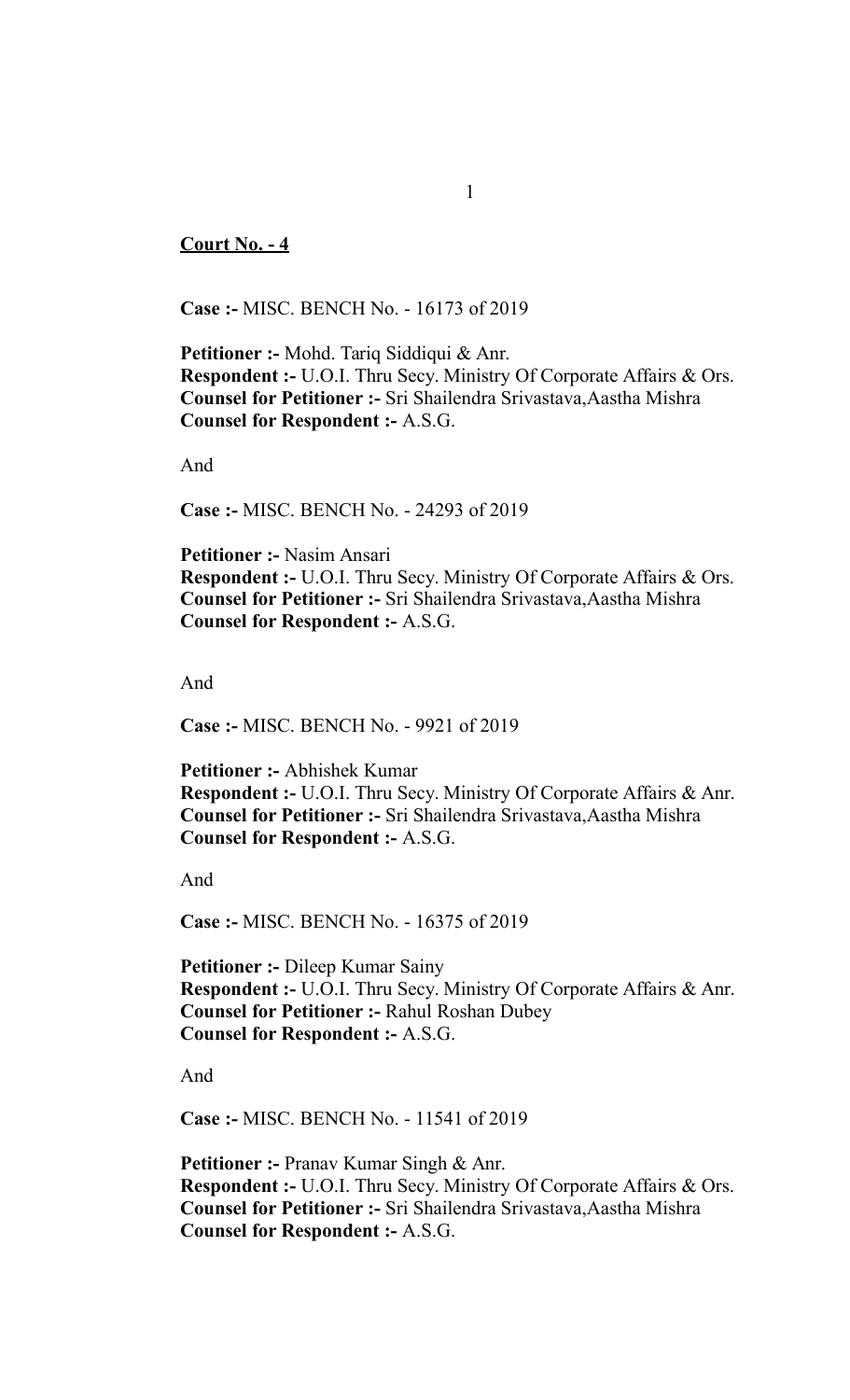And

**Case :-** MISC. BENCH No. - 13848 of 2019

**Petitioner :-** Vinay Kumar Agarwal & Ors. **Respondent :-** U.O.I. Thru Secy. Ministry Of Corporate Ffairs & Ors. **Counsel for Petitioner :-** Sri Shailendra Srivastava,Aastha Mishra **Counsel for Respondent :-** A.S.G.

And

**Case :-** MISC. BENCH No. - 15134 of 2019

**Petitioner :-** Ajay Raj Agarwal **Respondent :-** U.O.I. Thru Secy. Ministry Of Corporate Affairs & Ors. **Counsel for Petitioner :-** Sri Shailendra Srivastava,Aastha Mishra **Counsel for Respondent :-** A.S.G.

And

**Case :-** MISC. BENCH No. - 15681 of 2019

**Petitioner :-** Jai Govind Singh **Respondent :-** U.O.I.Thru Secy. Min.Of Corporate Affairs, New Delhi And Anr. **Counsel for Petitioner :-** Sudhir Kumar Mishra,Durgesh Kumar Maurya **Counsel for Respondent :-** A.S.G.

And

**Case :-** MISC. BENCH No. - 21823 of 2019

**Petitioner :-** Rahul Singh And Another **Respondent :-** Union Of India Thru Its Secy Minis.Of Corporate Affairs &Ors **Counsel for Petitioner :-** Sri Shailendra Srivastava **Counsel for Respondent :-** A.S.G.

And

**Case :-** MISC. BENCH No. - 21176 of 2019

**Petitioner :-** Bipin Kumar Srivastav **Respondent :-** U.O.I. Thru Secy. Ministry Of Corporate Affairs & Ors. **Counsel for Petitioner :-** Sri Shailendra Srivastava **Counsel for Respondent :-** A.S.G.

And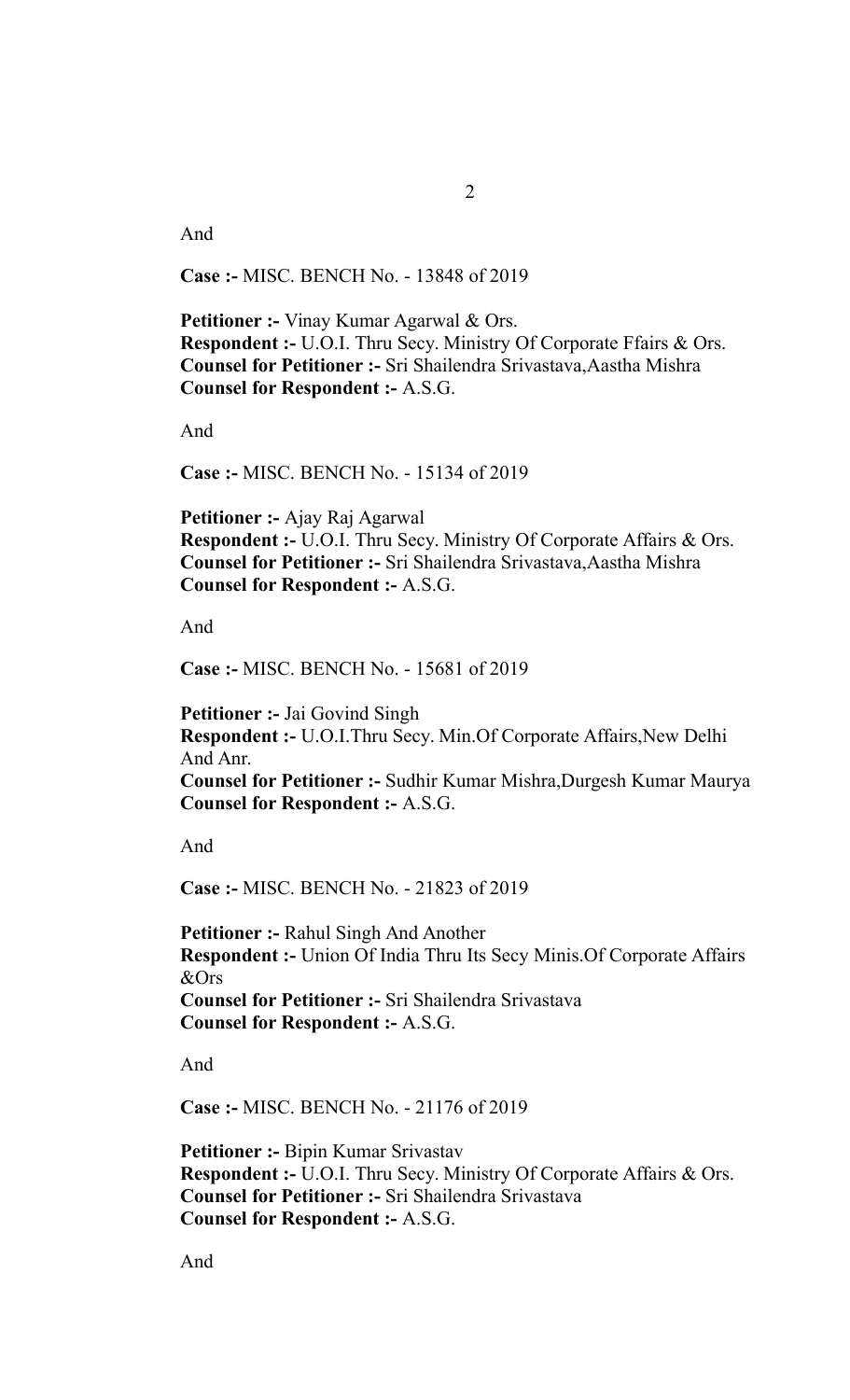**Case :-** MISC. BENCH No. - 23766 of 2019

**Petitioner :-** Dinesh Kumar Tripathi & Anr. **Respondent :-** U.O.I. Thru Secy. Ministry Of Corporate Affairs & Ors. **Counsel for Petitioner :-** Sri Shailendra Srivastava **Counsel for Respondent :-** A.S.G.

And

**Case :-** MISC. BENCH No. - 19905 of 2019

**Petitioner :-** Rajendra Prasad **Respondent :-** U.O.I. Thru Secy. Ministry Of Corporate Affairs & Ors. **Counsel for Petitioner :-** Sri Shailendra Srivastava,Aastha Mishra **Counsel for Respondent :-** A.S.G.

And

**Case :-** MISC. BENCH No. - 19984 of 2019

**Petitioner :-** Umesh Kumar **Respondent :-** U.O.I. Thru Secy. Ministry Of Corporate Affairs & Ors. **Counsel for Petitioner :-** Sri Shailendra Srivastava,Aastha Mishra **Counsel for Respondent :-** A.S.G.

And

**Case :-** MISC. BENCH No. - 20306 of 2019

**Petitioner :-** Madan Mohan Khare **Respondent :-** U.O.I. Thru Secretary Ministry Of Corporate Affairs & Ors. **Counsel for Petitioner :-** Sri Shailendra Srivastava,Aastha Mishra **Counsel for Respondent :-** A.S.G.

And

**Case :-** MISC. BENCH No. - 16165 of 2019

**Petitioner :-** Parvez Ahmad & Anr. **Respondent :-** U.O.I. Thru Secy. Ministry Of Corporate Affairs & Ors. **Counsel for Petitioner :-** Sri Shailendra Srivastava,Aastha Mishra **Counsel for Respondent :-** A.S.G.

And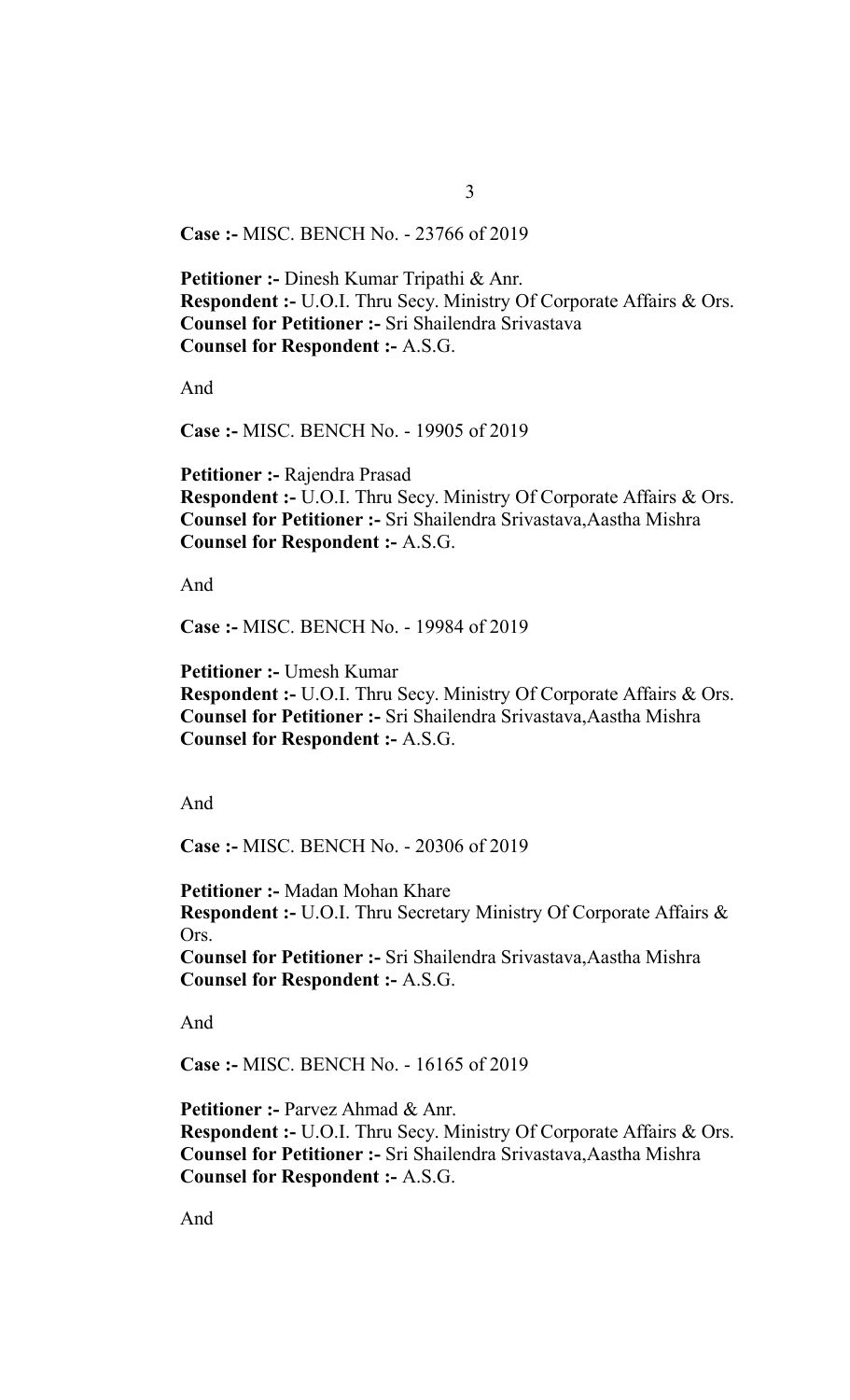**Case :-** MISC. BENCH No. - 24035 of 2019

**Petitioner :-** Pradeep Chandra Vishwakarma **Respondent :-** U.O.I. Thru Secy. Ministry Of Corporate Affairs & Ors. **Counsel for Petitioner :-** Sri Shailendra Srivastava **Counsel for Respondent :-** A.S.G.,Anand Dwivedi

And

**Case :-** MISC. BENCH No. - 24213 of 2019

**Petitioner :-** Abhay Raj Agarwal & Anr. **Respondent :-** U.O.I. Thru Secy. Ministry Of Corporate Affairs & Ors. **Counsel for Petitioner :-** Sri Shailendra Srivastava,Aastha Mishra **Counsel for Respondent :-** A.S.G.,Anand Dwivedi

## **Hon'ble Munishwar Nath Bhandari,J. Hon'ble Alok Mathur,J.**

- 1. Since all the writ petitions are connected and have been heard together, they are decided by this common judgment.
- 2. This batch of writ petitions has been filed to challenge the de-activation of the Director Identification Number by invoking Section 164(2) of the Companies Act, 2013 *(hereinafter referred to as 'the Act of 2013')* with a direction to activate the Director Identification Number allotted to the petitioners. The activation of the Director Identification Number is required, as the petitioners were dis-qualified to be Director for any of the Companies in reference to the dis-qualification occurred in one company.
- 3. Similar controversy was raised in other High Courts and after considering the issue at length, the Gujarat High Court decided batch of petitions led by Special Civil Application No. 22435 of 2017 by its order dated 18.12.2018. The Special Civil Application has been allowed. Therein also, the name of the petitioner was struck off from the list of Director of various companies. The publication of which was made under Section 248 of the Act of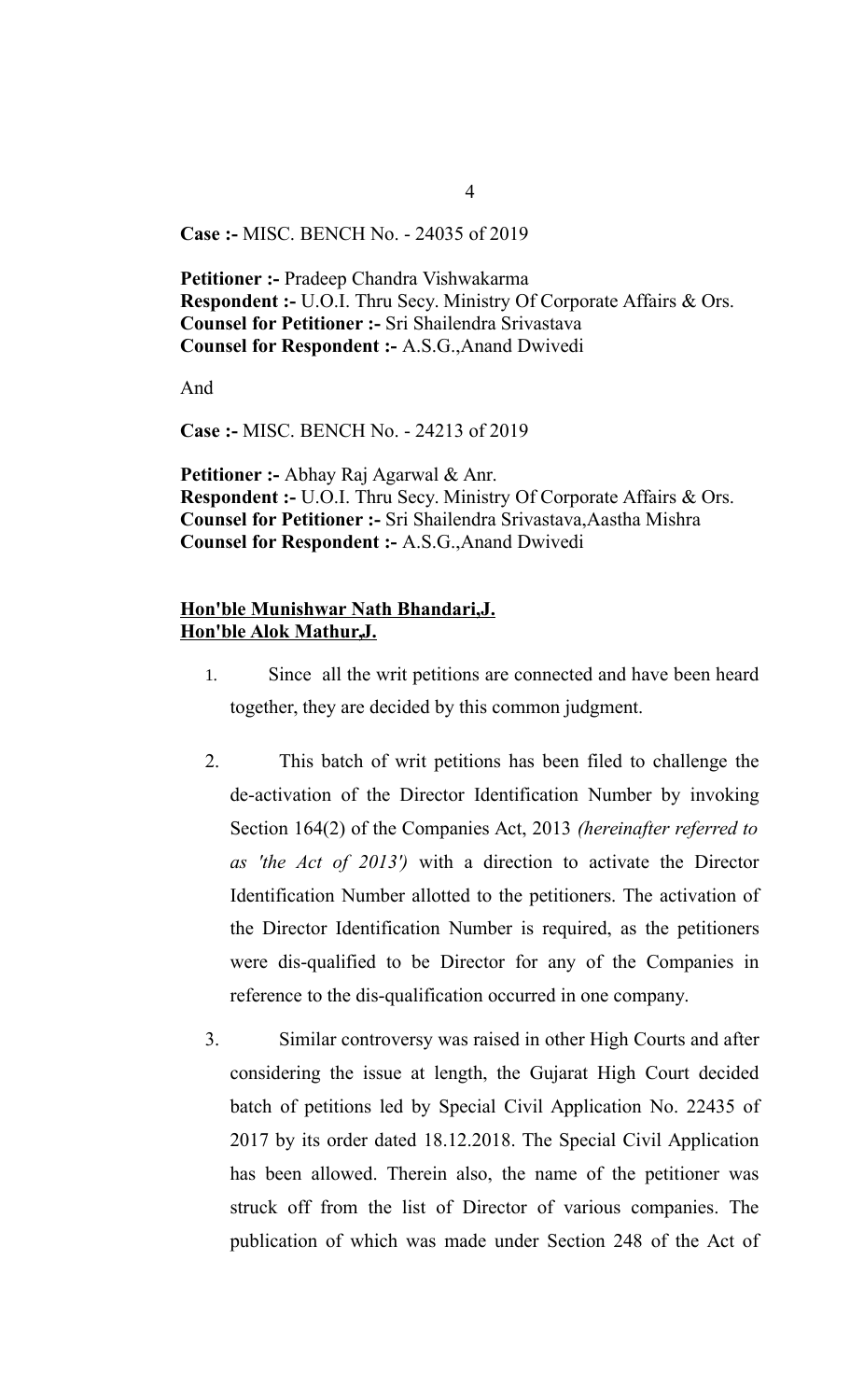2013. A direction to activate the Director Identification Number of the petitioner forthwith has been given, if not activated so far. It was however with the liberty to take legal action against the petitioner for any statutory default or non-compliance of the provisions of the Companies Act.

- 4. In the light of the aforesaid and taking into consideration that the similar issue has been decided by eight other High Courts taking similar view, we need to refer certain paras of the judgment of its application in this case also.
- 5. The relevant paras of the judgment of the Gujarat High Court in Special Civil Application No. 22435 of 2017 are quoted hereunder:.

*20. So far as Section 164 of Act of 2013 is concerned, it is titled as "Disqualifications for appointment of Director". On close reading of the said Section 164, it transpires that Sub-section (1) thereof speaks about the ineligibility or disqualification of a person to be appointed as a director in future, whereas Sub-section (2) speaks about the ineligibility of the director, who is already working as a director or has worked as a director in the past, in the company which has committed defaults as mentioned therein, to be reappointed as a director of that company or appointed in other company. As such, there is no procedure required to be followed by the respondent authorities for declaring any person or Director ineligible or disqualified under the said provision. A person would be ineligible to be appointed as Director, if he falls in any of the Clauses mentioned in Sub-section (1) and the person is or has been a Director in a company, and the company makes defaults as contemplated in Clause (a) of (b) of Sub-section (2) thereof, he would be ineligible to be reappointed in the said defaulting company and appointed in any other company. The ineligibility is incurred by the person/director by operation of law and not by any order passed by the respondent authorities, and therefore, adherence of principles of natural*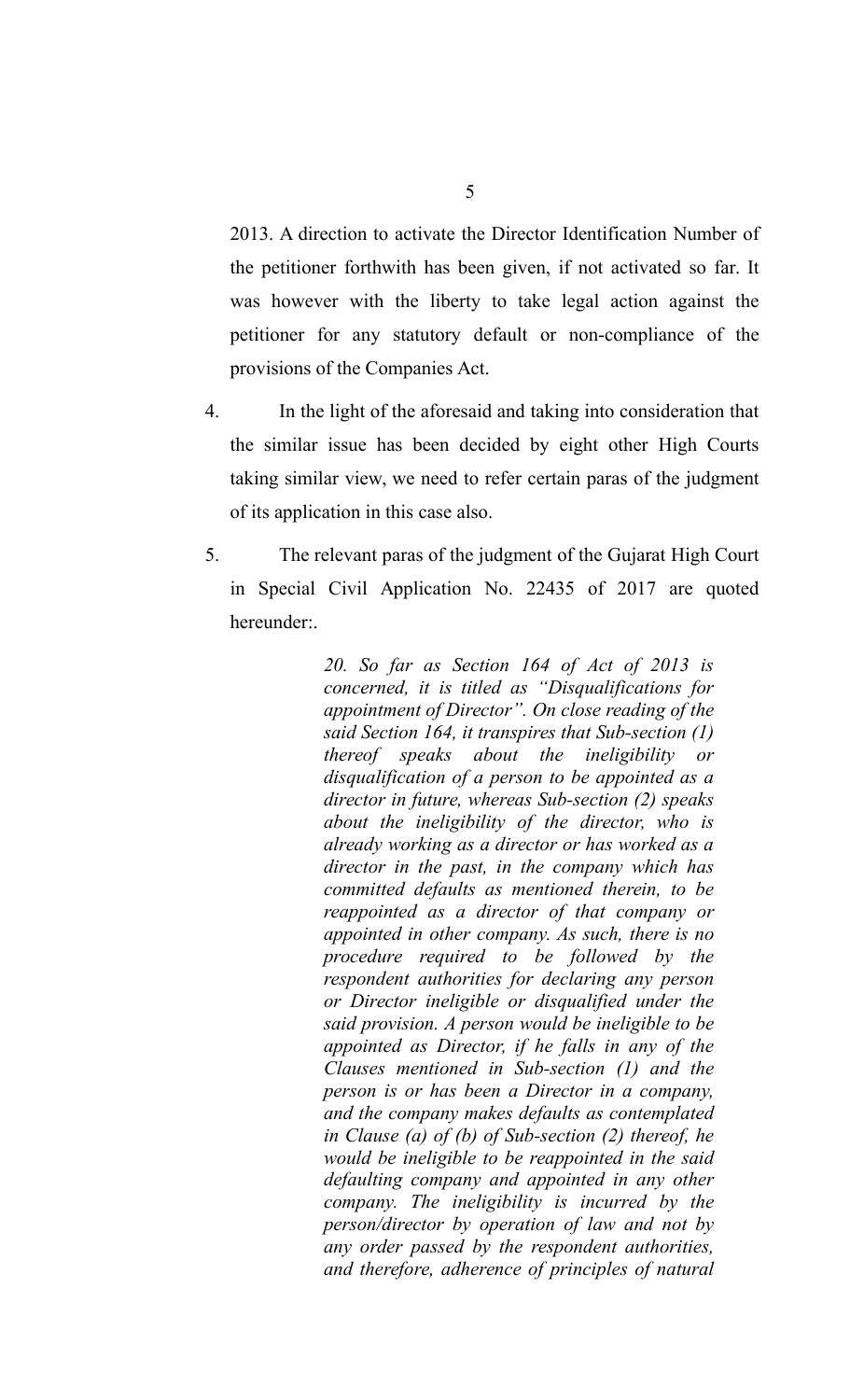*justice by the respondents is not warranted in the said provision, as sought to be submitted by learned Advocates for the petitioners. As such, as per Rule 14 of the said Rules of 2014, the Director has to inform the company in Form DIR-8 and the company has to inform the Registrar in Form DIR-9, when its director incurs disqualification under Section 164(2) of the Act. However, the question still remains to be examined as to whether the respondents could have shown the status of the petitioners as disqualified in the impugned list?*

*21. As per Clause (a) of Sub-section (2) of Section 164, no person, who is or has been a Director of a company, which has not filed financial statements or annual returns for any continuous period of three financial years shall be eligible to be reappointed as a Director of that company or appointed in any other company for a period of five years from the date on which the said company fails to do so. The said provision has come into force w.e.f. 1.4.2014. Hence, three financial years, if counted from the said date would be the financial years 2014-15, 2015-16, and 2016-17. At this stage, it is pertinent to note that the Companies Act, 1956 has stood repealed in view of Section 465 of the Act of 2013, and the corresponding Section 274 of the Act of 1956 regarding disqualification of the directors did not prescribe disqualification for the Directors of a private company for not filing financial statements or annual returns for continuous period of three financial years. Of course, it was incumbent on the part of every company not having a share capital, to file with the Registrar annual returns as per Section 160 and failure to file such returns entailed penal consequences as per Section 162 of the Act of 1956. However, no such disqualification as under Section 164(2) of the Act of 2013, was being incurred by the Directors of private company under Section 274 of the Act of 1956, inasmuch as, Clause (g) of Sub-section (1) of Section 274 of the Act of 1956 contemplated disqualification of a Director of a public company only. It is only by virtue of Section 164(2) the Director of any company*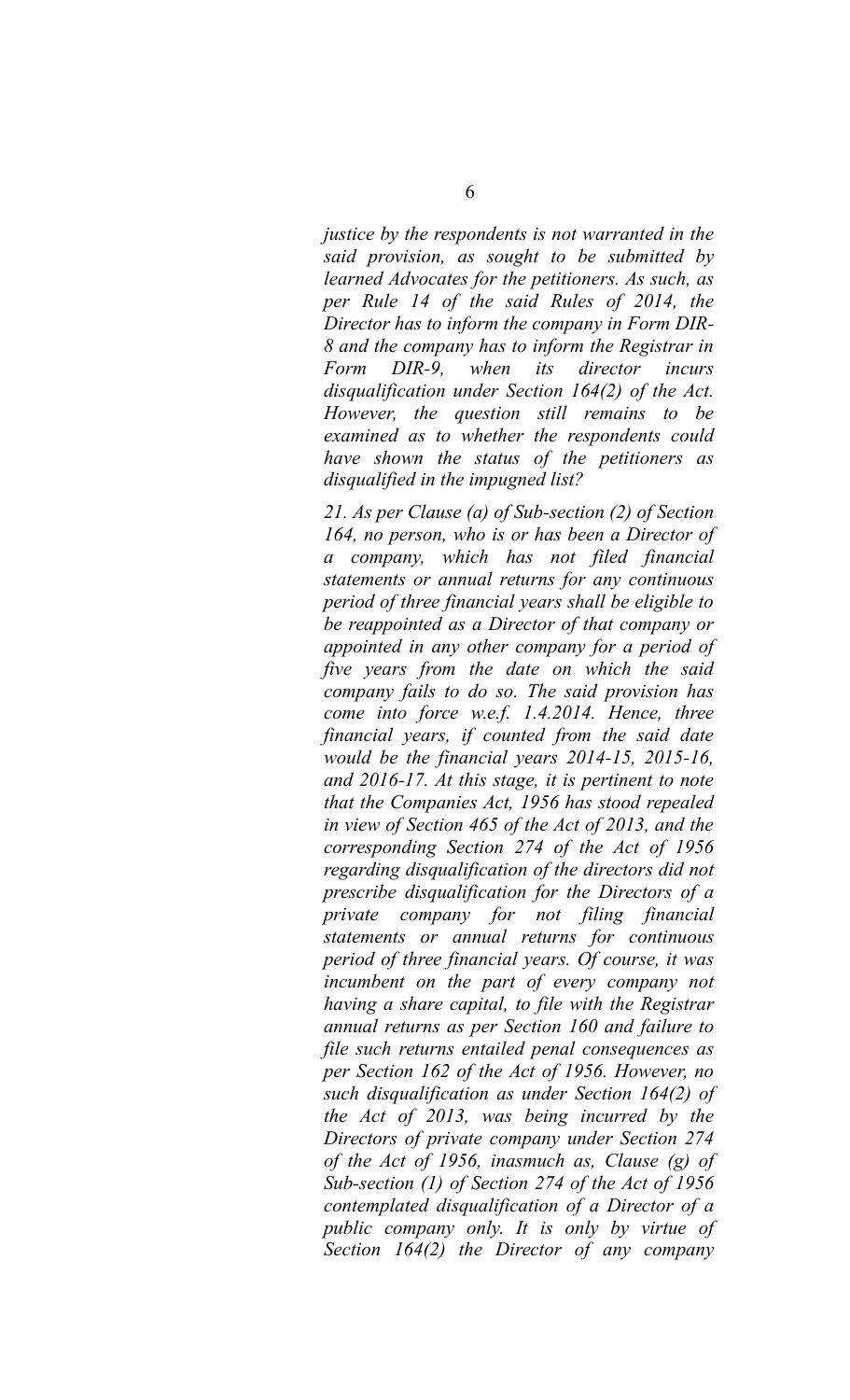*would become ineligible to be reappointed as Director in the defaulting company or appointed as Director in other company, if the defaults under the said provision applied. The said provision having come into force w.e.f. 1.4.2014, the three financial years contemplated in the said provision would be 2014-15, 2015-16, and 2016- 17 only. The submission of Mr. Devang Vyas for the respondents that filing of documents due after 1.4.2014 would include the documents to be submitted for the year 2013-14 as well, and therefore, failure to file the documents continuously for three financial years for the purposes of Section 164(2)(a) would be 2013-14, 2014-15, and 2015-16, could not be accepted, as it would tantamount to giving effect to the Section 164(2)(a) retrospectively.* 

*22.It cannot be gainsaid that every statue is prima facie prospective, unless it is expressly or by necessary implication made to have retrospective operation. As this juncture, it would be useful to reproduce the general principles concerning retrospectivity, as narrated by the Supreme Court in case of Commissioner of Income Tax (Central)-I, New Delhi Vs. Vatika Township Private Limited, reported in (2015) 1 SCC 1 :-*

*"General Principles concerning retrospectivity:*

*27. A legislation, be it a statutory Act or a statutory Rule or a statutory Notification, may physically consists of words printed on papers. However, conceptually it is a great deal more than an ordinary prose. There is a special peculiarity in the mode of verbal communication by a legislation. A legislation is not just a series of statements, such as one finds in a work of fiction/non fiction or even in a judgment of a court of law. There is a technique required to draft a legislation as well as to understand a legislation. Former technique is known as legislative drafting and latter one is to be found in the various principles of 'Interpretation of Statutes'. Vis-à-vis ordinary prose, a legislation differs in its provenance, layout and features as also in the implication as to its meaning that arise*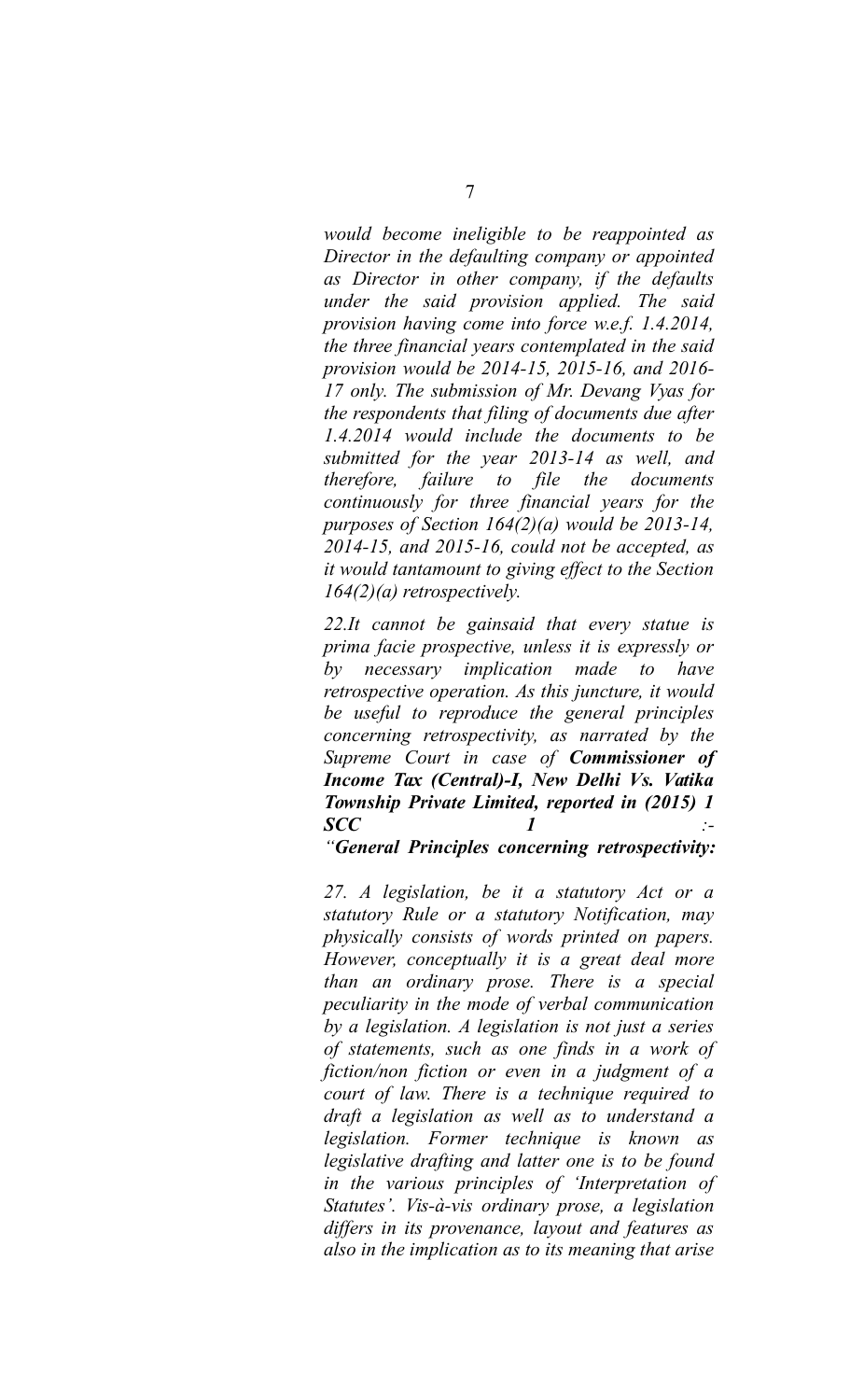*by presumptions as to the intent of the maker thereof.*

*28. Of the various rules guiding how a legislation has to be interpreted, one established rule is that unless a contrary intention appears, a legislation is presumed not to be intended to have a retrospective operation. The idea behind the rule is that a current law should govern current activities. Law passed today cannot apply to the events of the past. If we do something today, we do it keeping in view the law of today and in force and not tomorrow's backward adjustment of it. Our belief in the nature of the law is founded on the bed rock that every human being is entitled to arrange his affairs by relying on the existing law and should not find that his plans have been retrospectively upset. This principle of law is known as lex prospicit non respicit : law looks forward not backward. As was observed in Phillips vs. Eyre, a retrospective legislation is contrary to the general principle that legislation by which the conduct of mankind is to be regulated when introduced for the first time to deal with future acts ought not to change the character of past transactions carried on upon the faith of the then existing law.*

*29. The obvious basis of the principle against retrospectivity is the principle of 'fairness', which must be the basis of every legal rule as was observed in the decision reported in L'Office Cherifien des Phosphates v. YamashitaShinnihon Steamship Co.Ltd. Thus, legislations which modified accrued rights or which impose obligations or impose new duties or attach a new disability have to be treated as prospective unless the legislative intent is clearly to give the enactment a retrospective effect; unless the legislation is for purpose of supplying an obvious omission in a former legislation or to explain a former legislation. We need not note the cornucopia of case law available on the subject because aforesaid legal position clearly emerges from the various decisions and this legal position was conceded by the counsel for the parties. In any case, we shall refer to few judgments containing this dicta, a little later.*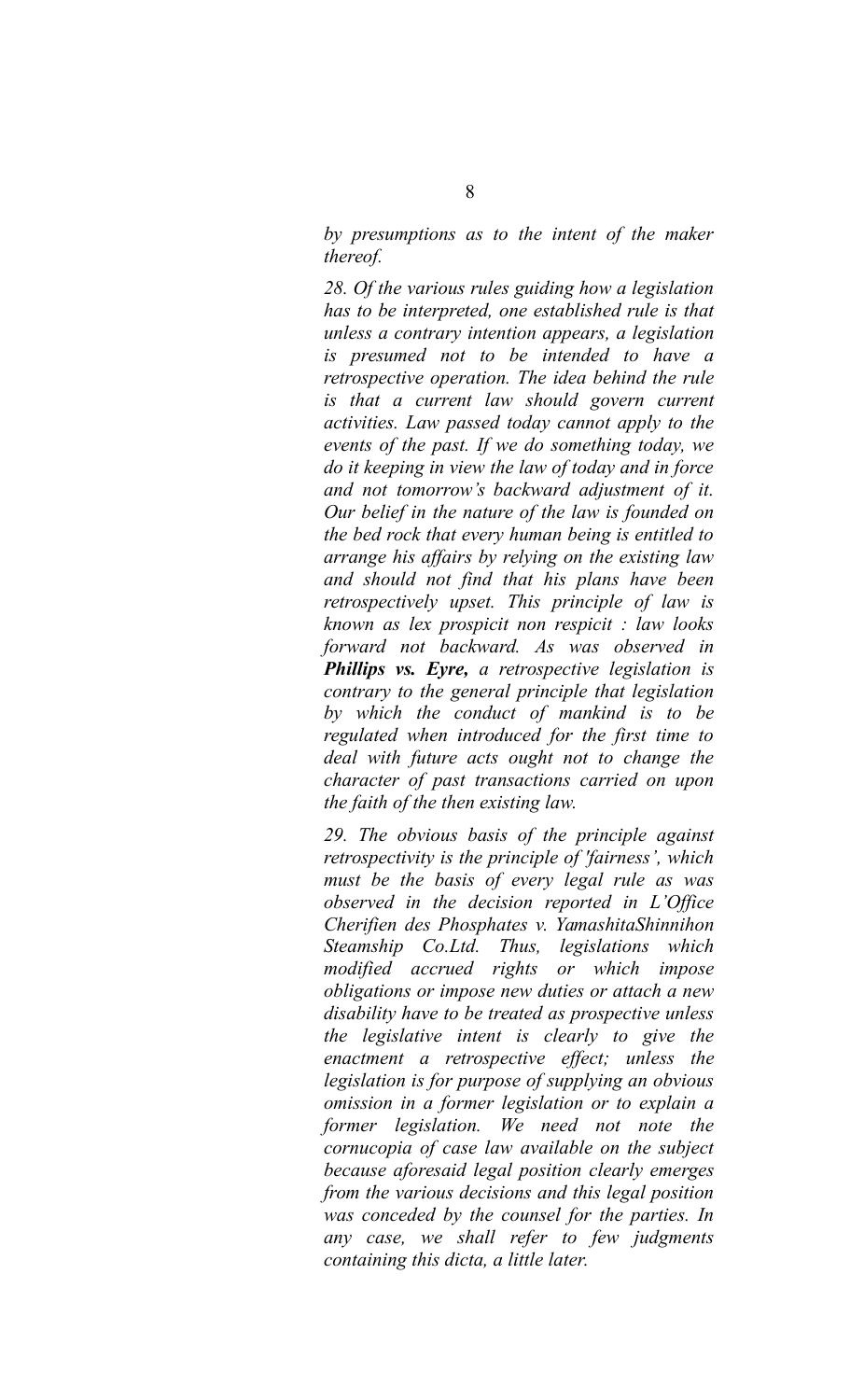*30. We would also like to point out, for the sake of completeness, that where a benefit is conferred by a legislation, the rule against a retrospective construction is different. If a legislation confers a benefit on some persons but without inflicting a corresponding detriment on some other person or on the public generally, and where to confer such benefit appears to have been the legislators object, then the presumption would be that such a legislation, giving it a purposive construction, would warrant it to be given a retrospective effect. This exactly is the justification to treat procedural provisions as retrospective. In Government of India & Ors. v. India Tobacco Association, the doctrine of fairness was held to be relevant factor to construe a statute conferring a benefit, in the context of it to be given a retrospective operation. The same doctrine of fairness, to hold that a statute was retrospective in nature, was applied in the case of Vijay v. State of Maharashtra & Ors. It was held that where a law is enacted for the benefit of community as a whole, even in the absence of a provision the statute may be held to be retrospective in nature. However, we are confronted with any such situation here.*

*31. In such cases, retrospectivity is attached to benefit the persons in contradistinction to the provision imposing some burden or liability where the presumption attaches towards prospectivity. In the instant case, the proviso added to Section 113 of the Act is not beneficial to the assessee. On the contrary, it is a provision which is onerous to the assessee. Therefore, in a case like this, we have to proceed with the normal rule of presumption against retrospective operation. Thus, the rule against retrospective operation is a fundamental rule of law that no statute shall be construed to have a retrospective operation unless such a construction appears very clearly in the terms of the Act, or arises by necessary and distinct implication. Dogmatically framed, the rule is no more than a presumption, and thus could be displaced by out weighing factors.*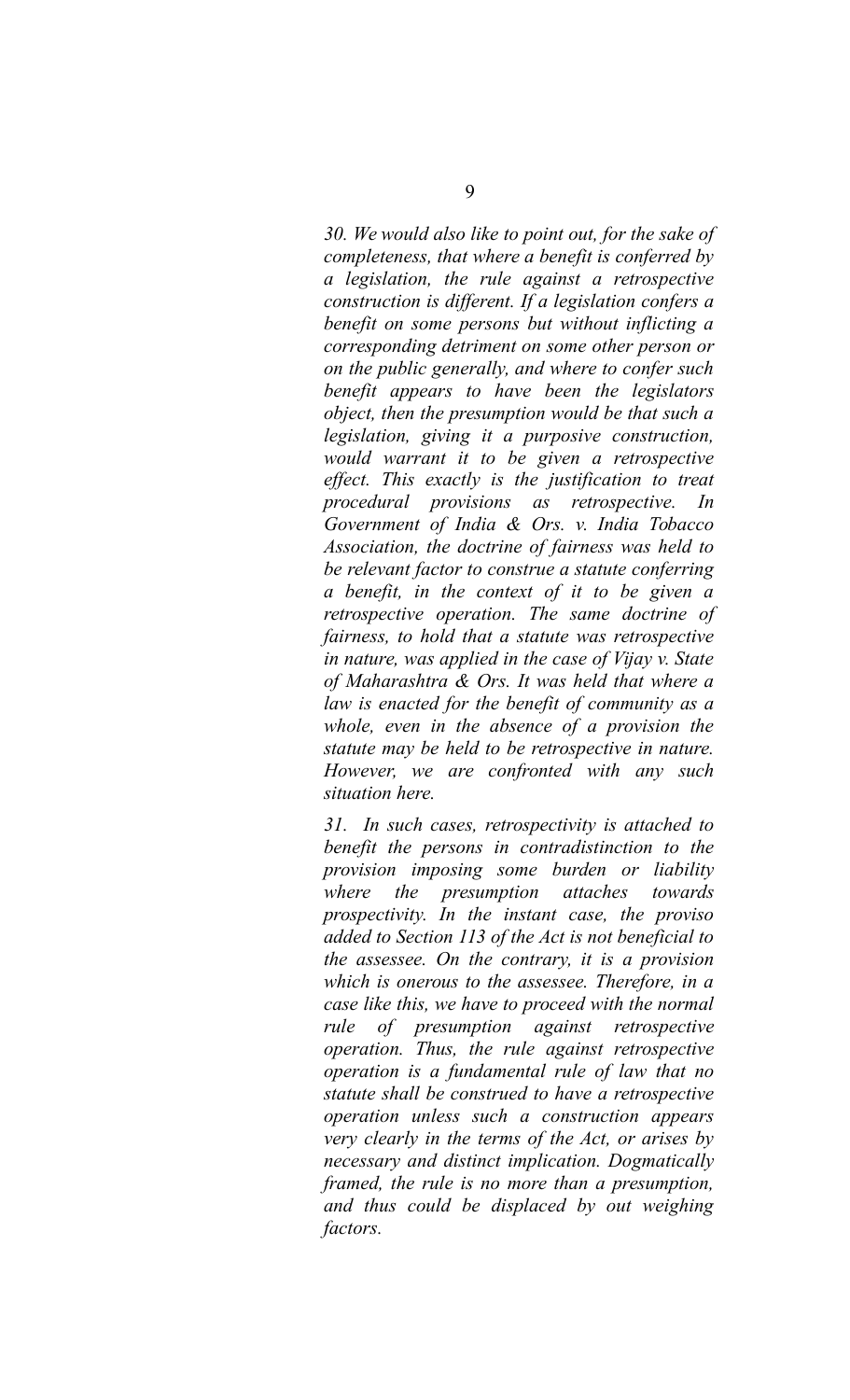*32. Let us sharpen the discussion a little more. We may note that under certain circumstances, a particular amendment can be treated as clarificatory or declaratory in nature. Such statutory provisions are labeled as "declaratory statutes". The circumstances under which a provision can be termed as "declaratory statutes" is explained by Justice G.P. Singh in the following manner:*

## *"Declaratory statutes*

*The presumption against retrospective operation is not applicable to declaratory statutes. As stated in CRAIES and approved by the Supreme Court : "For modern purposes a declaratory Act may be defined as an Act to remove doubts existing as to the common law, or the meaning or effect of any statute. Such Acts are usually held to be retrospective. The usual reason for passing a declaratory Act is to set aside what Parliament deems to have been a judicial error, whether in the statement of the common law or in the interpretation of statutes. Usually, if not invariably, such an Act contains a preamble, and also the word 'declared' as well as the word 'enacted'. But the use of the words 'it is declared' is not conclusive that the Act is declaratory for these words may, at times, be used to introduced new rules of law and the Act in the latter case will only be amending the law and will not necessarily be retrospective. In determining, therefore, the nature of the Act, regard must be had to the substance rather than to the form. If a new Act is 'to explain' an earlier Act, it would be without object unless construed retrospective. An explanatory Act is generally passed to supply an obvious omission or to clear up doubts as to the meaning of the previous Act. It is well settled that if a statute is curative or merely declaratory of the previous law retrospective operation is generally intended. The language 'shall be deemed always to have meant' is declaratory, and is in plain terms retrospective. In the absence of clear words indicating that the amending Act is declaratory, it would not be so construed when the preamended provision was clear and unambiguous. An amending Act may be purely*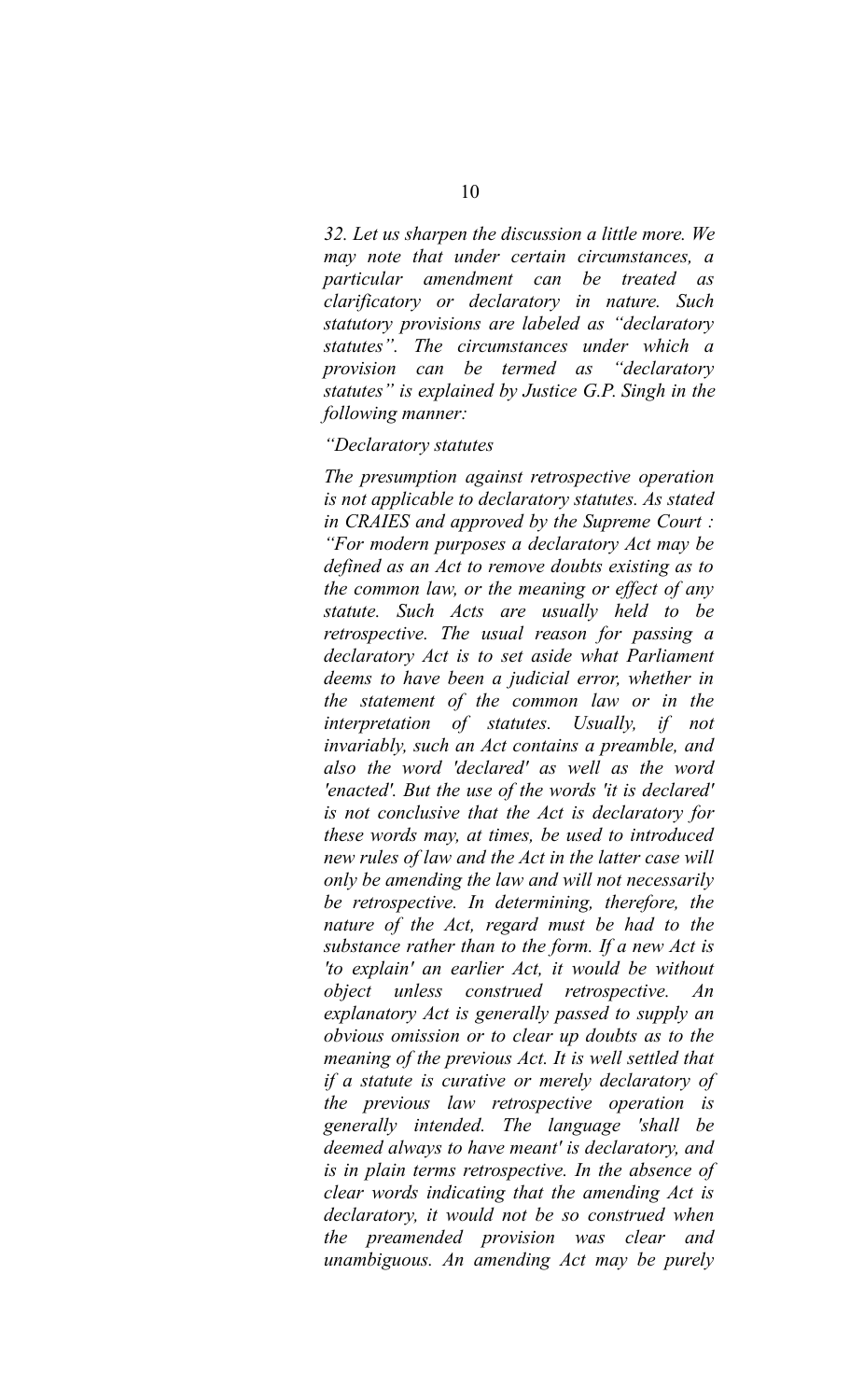*clarificatory to clear a meaning of a provision of the principal Act which was already implicit. A clarificatory amendment of this nature will have retrospective effect and, therefore, if the principal Act was existing law which the Constitution came into force, the amending Act also will be part of the existing law."*

*The above summing up is factually based on the judgments of this Court as well as English decisions."*

*33. A Constitution Bench of this Court in Keshavlal Jethalal Shah v. Mohanlal Bhagwandas & Anr., while considering the nature of amendment to Section 29(2) of the Bombay Rents, Hotel and Lodging House Rates Control Act as amended by Gujarat Act 18 of 1965, observed as follows:*

*"8. ...The amending clause does not seek to explain any pre-existing legislation which was ambiguous or defective. The power of the High Court to entertain a petition for exercising revisional jurisdiction was before the amendment derived from Section 115, Code of Civil Procedure, and the legislature has by the amending Act attempted to explain the meaning of that provision. An explanatory Act is generally passed to supply an obvious omission or to clear up doubts as to the meaning of the previous Act."*

*34. It would also be pertinent to mention that assessment creates a vested right and an assessee cannot be subjected to reassessment unless a provision to that effect inserted by amendment is either expressly or by necessary implication retrospective.*

*35. We would also like to reproduce hereunder the following observations made by this Court in the case of Govinddas v. Income-tax Officer, while holding Section 171(6) of the Income Tax Act to be prospective and inapplicable for any assessment year prior to 1st April, 1962, the date on which the Income Tax Act came into force:*

*"11. Now it is a well settled rule of interpretation hallowed by time and sanctified by judicial*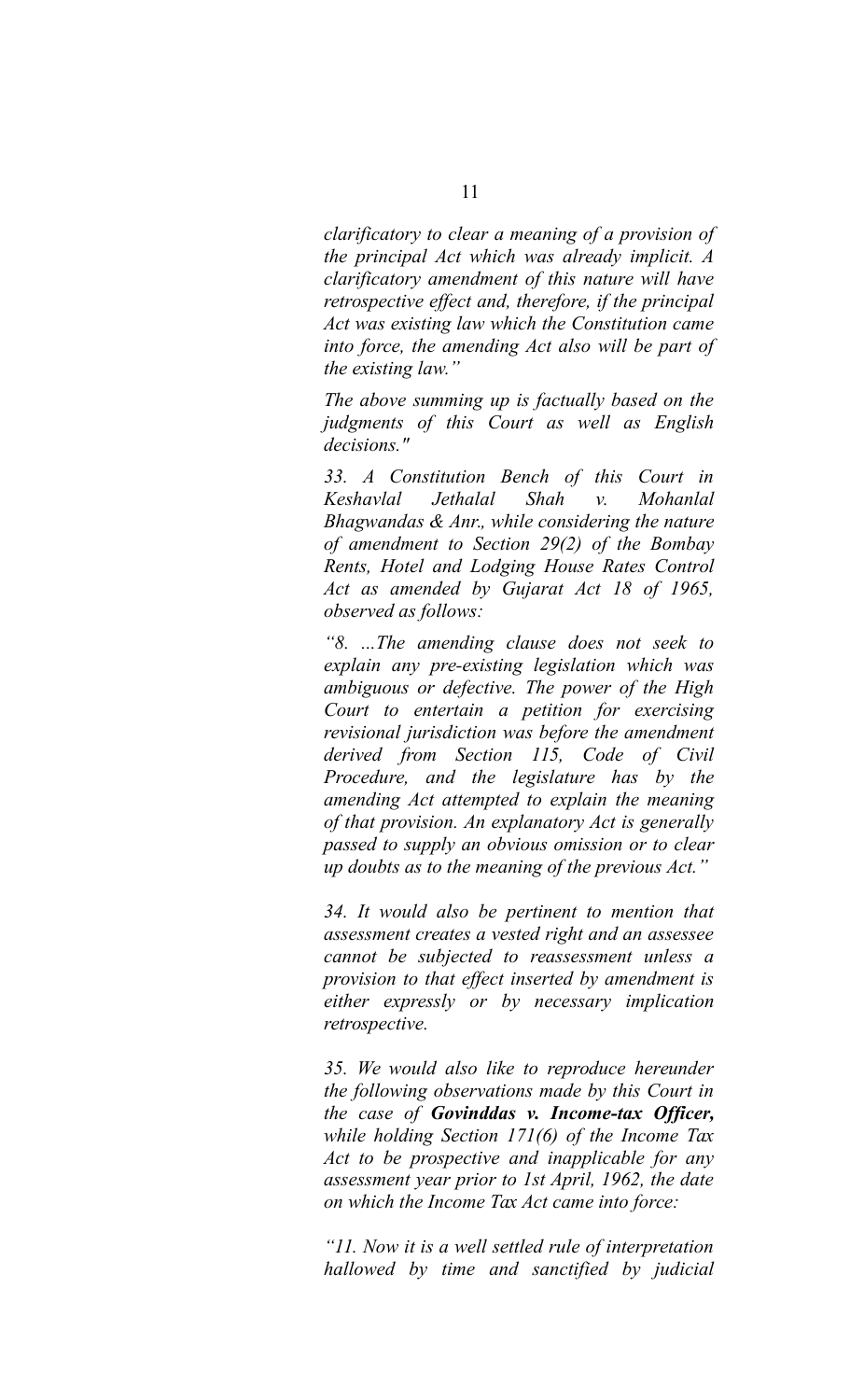*decisions that, unless the terms of a statute expressly so provide or necessarily require it, retrospective operation should not be given to a statute so as to take away or impair an existing right or create a new obligation or impose a new liability otherwise than as regards matters of procedure. The general rule as stated by Halsbury in Vol. 36 of the Laws of England (3rd Edn.) and reiterated in several decisions of this Court as well as English courts is that 'all statutes other than those which are merely declaratory or which relate only to matters of*

*procedure or of evidence are prima facie prospectively and retrospective operation should not be given to a statute so as to affect, alter or destroy an existing right or create a new liability or obligation unless that effect cannot be avoided without doing violence to the language of the enactment. If the enactment is expressed in language which is fairly capable of either interpretation, it ought to be construed as prospective only.'"*

*36. In the case of C.I.T., Bombay v. Scindia Steam Navigation Co. Ltd., this Court held that as the liability to pay tax is computed according to the law in force at the beginning of the assessment year, i.e., the first day of April, any change in law affecting tax liability after that date though made during the currency of the assessment year, unless specifically made retrospective, does not apply to the assessment for that year."*

*23. So far as the issue involved in the present petitions is concerned, as discussed earlier, no disqualification was attached to the directors of private companies for not filing the annual returns and the financial statements by the concerned companies under the Act of 1956. Such provision of disqualification for the director of a company – public or private company, has been incorporated for the first time in Section 164(2) of the Act of 2013. Such being the case, the said provision has to be construed as having prospective effect. If retrospective effect is given to it, that would destroy, alter and affect the right*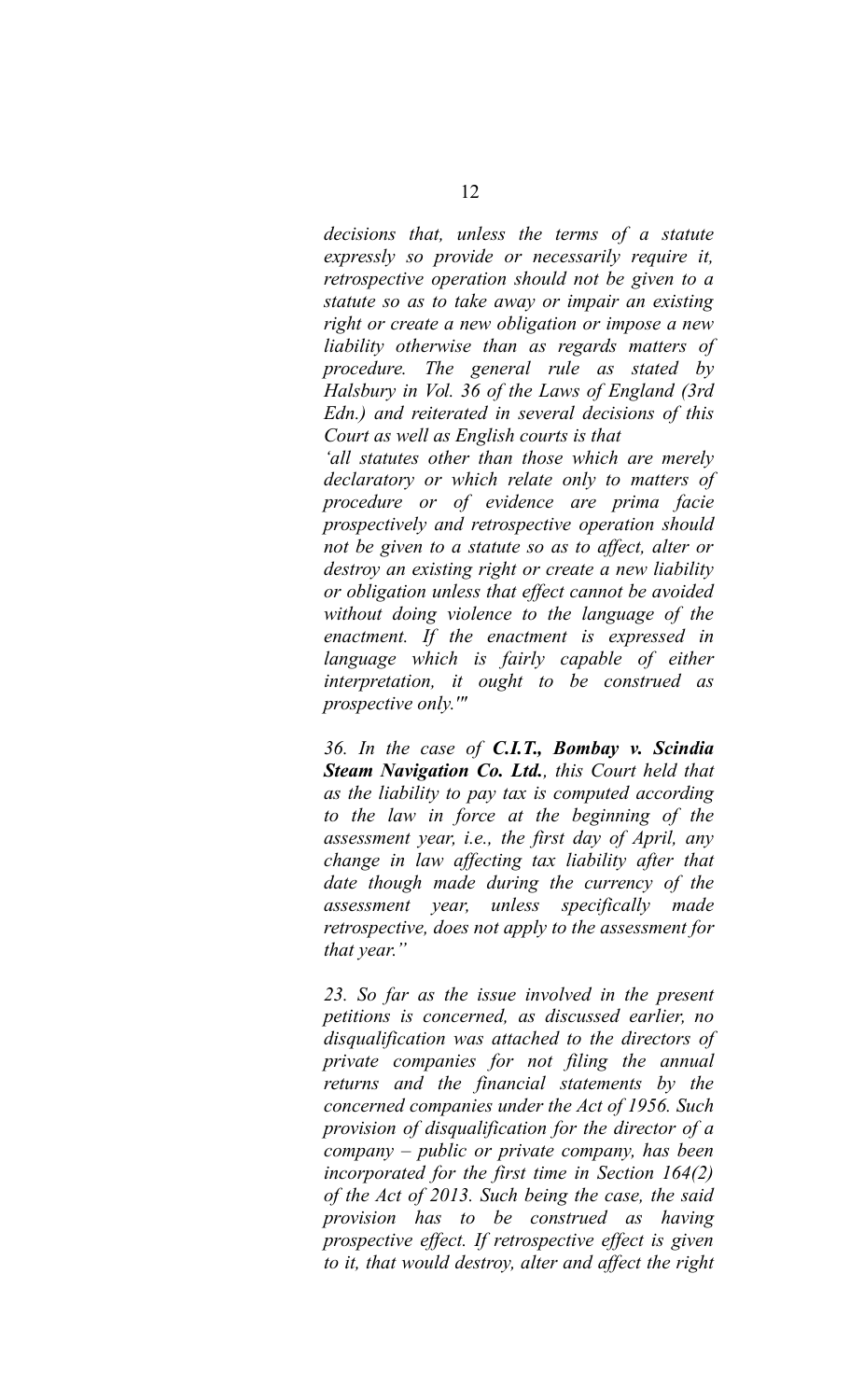*of the Directors of private company existing under the Act of 1956. It is also a settled legal position that Section 6 of the General Clauses Act, saves a right accrued and/or a liability incurred, under the repealed Act, whenever any Act is repealed. Learned Advocates for the petitioners have also rightly relied upon the decision of the Supreme Court in case of Dilip Kumar Sharma and Ors. Vs. State of M. P. (supra) and in case of Tolaram Relumal and Anr. Vs. The State of Bombay (supra), in which it has been held inter alia that when two interpretations are possible, one favouring the subject ought to be made applicable especially in case of penal statute. It is also held by the Supreme Court in case of Madhya Pradesh Vs. Narmada Bachao Andolan and Anr. (supra) that an interpretation, which is just, fair and sensible should be made and not an interpretation which results in drastic consequences.*

*24. In the light of the said legal position, it is required to be held that Sub-section (2) of Section 164 of 2013 could be made applicable only prospectively and not retrospectively. Therefore, the financial years contemplated in the said provision have to be counted from 1st of April 2014 i.e. financial years 2014-15, 2015-16, and 2016-17. The disqualification under the said provision would be attracted, or the Director of a company would become ineligible to be reappointed as the Director of the defaulting company or appointed in other company for a period of five years, only if the company in which he was the Director had not filed the financial statements or annual returns for continuous period of three financial years from 2014-15.*

*25.As discussed herein above, the annual general meeting has to be held within six months from the date of closing of the financial year. In case of Financial Year 2016-17, AGM could be held up to 30th September 2017, and the annual returns could be filed within 60 days and financial statements within 30 days of holding of such AGM i.e. up to 30th of November and 30th of October 2017 respectively, even if the benefit of*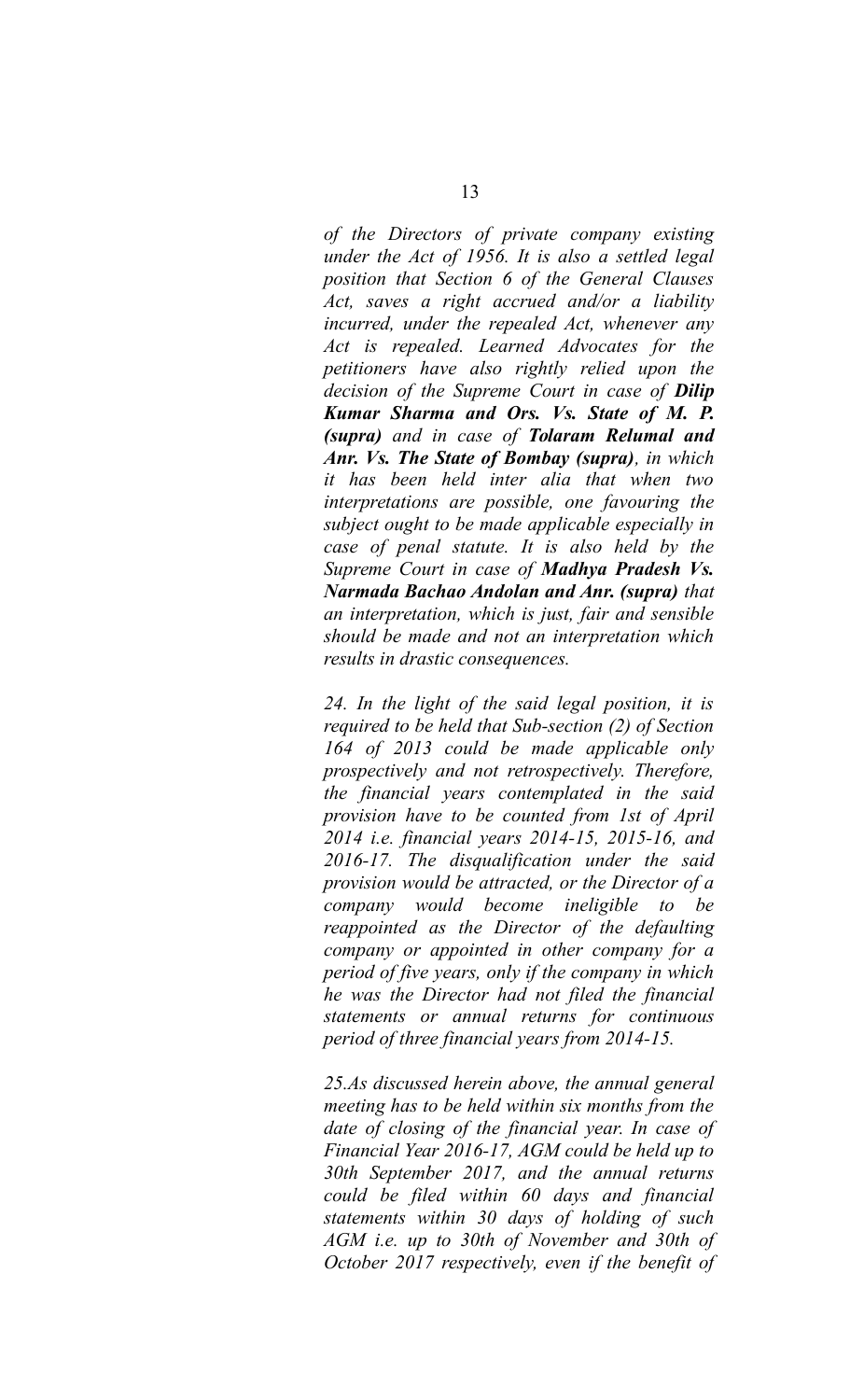*additional period available under Section 403 was not availed of. Under the circumstances, the Director would incur disqualification or would become ineligible to be reappointed as a Director of a company or appointed in other company for a period of five years, for the defaults under Clause (a) of Subsection (2) of Section 164, only after 30th of October or 30th of November, as the case may be, of the year 2017. Hence, the impugned list dated 12.9.2017 showing the petitioners as disqualified for a period of five years from 1.11.2016 to 31.10.2021, therefore, appears to be not only premature, but untenable at law.*

*26. Of course, such disqualification as contemplated under Section 164 would take place automatically on any of the eventualities as mentioned therein taking place, and therefore, would be incurred by operation of law. As rightly submitted by Mr.Vyas, as such no declaration is required to be made or any action required to be taken or any order required to be passed by any authority under the Act. However, the action of the respondents in publishing the impugned list on 12.9.2017 of the Directors associated with the "struck off companies" under Section 248, showing the concerned Directors of the companies, including the petitioners as disqualified for a period of five years from 1.11.2016 to 31.11.2021 by no stretch of imagination is justified, and could not be said to be in consonance with the provisions contained in Section 164(2) of the Act of 2013. Neither the replies filed by the respondents to the petitions contain any explanation, nor Mr.Vyas in his submissions was able to explain as to how the petitioners could be shown as disqualified Directors for the period from 1.11.2016 to 31.11.2021, when even according to him, the provisions contained in Section 164(2) were applied prospectively, and the default would start after 1.4.2017. The Court, therefore, is of the opinion that the impugned list published on 12.9.2017 by the respondent No.1 deserves to be quashed and set aside.*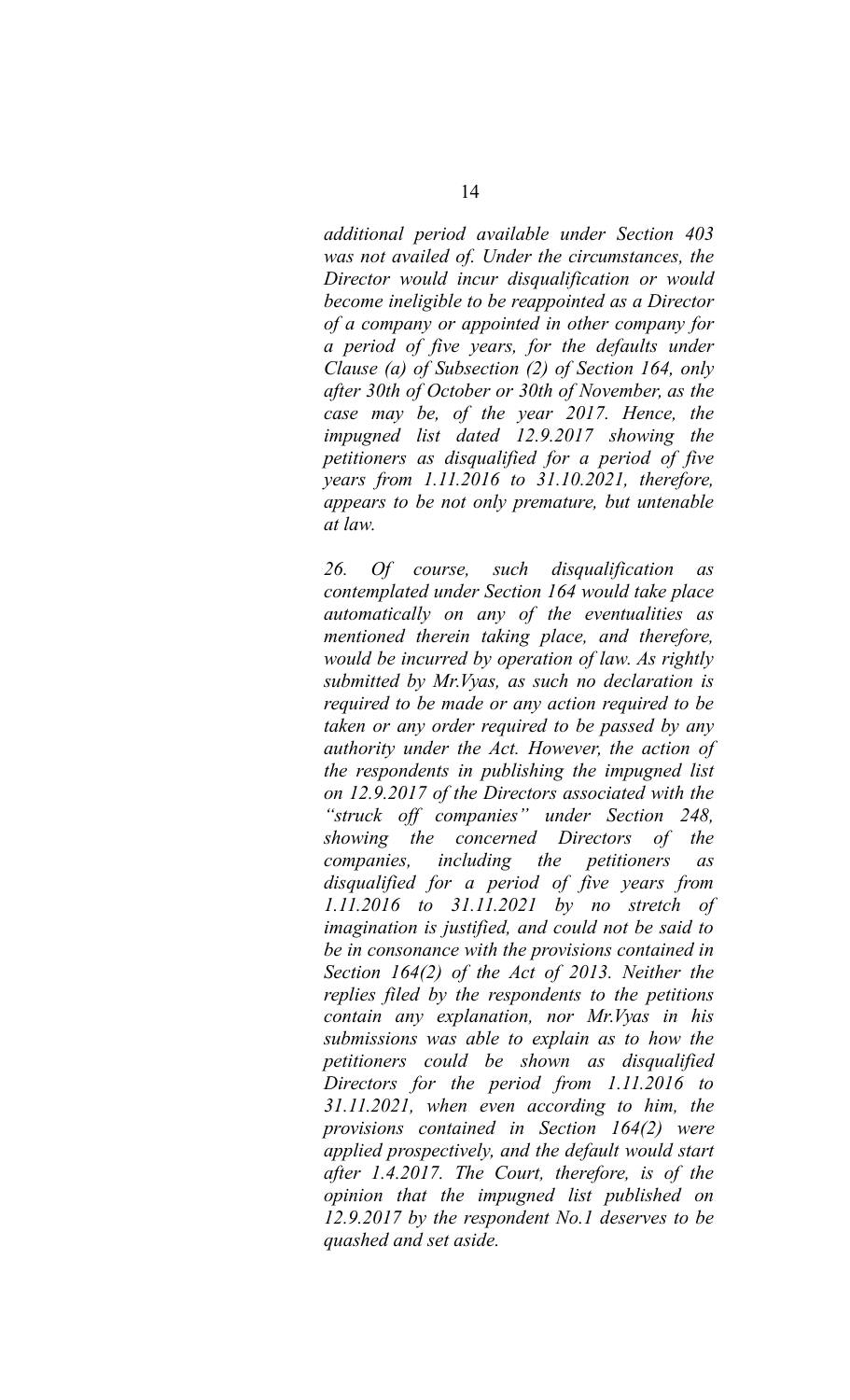*29. This takes the Court to the next question as to whether the respondents could have deactivated the DINs of the petitioners as a consequence of the impugned list ? In this regard, it would be appropriate to refer to the relevant provisions contained in the Act and the said Rules. Section 152(3) provides that no person shall be appointed as a Director of a company, unless he has been allotted the Director Identification Number under Section 154. Section 153 requires every individual intending to be appointed as Director of a company to make an application for allotment of DIN to the Central Government in such form and manner as may be prescribed. Section 154 states that the Central Government shall within one month from the receipt of the application under Section 153 allot a DIN to an applicant in such manner as may be prescribed. Section 155 prohibits any individual, who has already been allotted a DIN under Section 154 from applying for or obtaining or possessing another DIN. Rules 9 and 10 of the said Rules of 2014 prescribe the procedure for making application for allotment and for the allotment of DIN, and further provide that the DIN allotted by the Central Government under the said Rules would be valid for the lifetime of the applicant and shall not be allotted to any other person.*

*30.Rule 11 provides for cancellation or surrender or deactivation of DIN. Accordingly, the Central Government or Regional Director or any authorized officer of Regional Director may, on being satisfied on verification of particulars of documentary proof attached with an application from any person, cancel or deactivate the DIN on any of the grounds mentioned in Clause (a) to (f) thereof. The said Rule 11 does not contemplate any suo motu powers either with the Central Government or with the authorised officer or Regional Director to cancel or deactivate the DIN allotted to the Director, nor any of the clauses mentioned in the said Rule contemplates cancellation or deactivation of DIN of the Director of the "struck off company" or of the Director having become ineligible under Section 164 of the said Act. The reason appears to be that*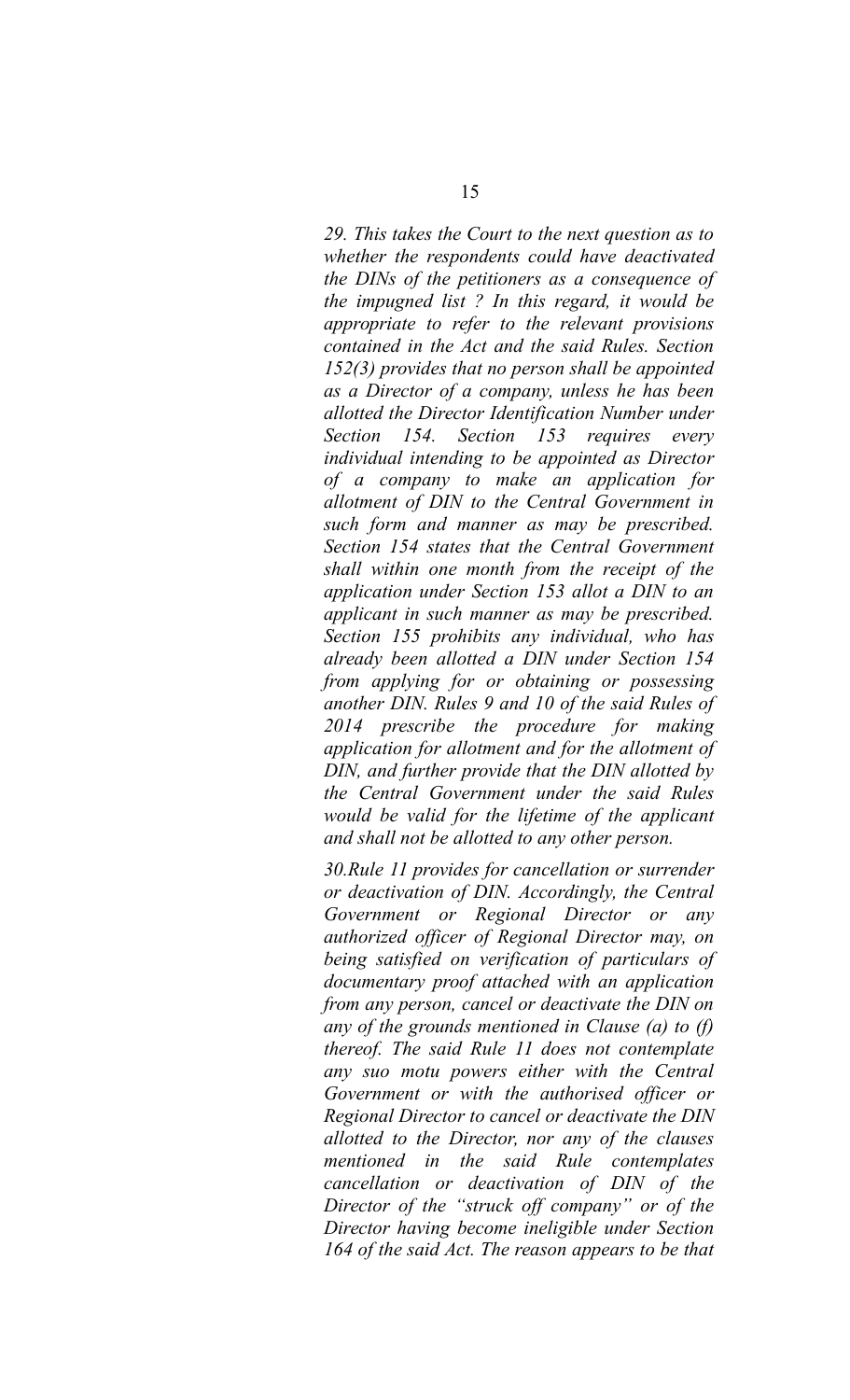*once an individual, who is intending to be the Director of a particular company is allotted DIN by the Central Government, such DIN would be valid for the lifetime of the applicant and on the basis of such DIN he could become Director in other companies also. Hence, if one of the companies in which he was Director is "struck off", his DIN could not be cancelled or deactivated as that would run counter to the provisions contained in the Rule 11, which specifically provides for the circumstances under which the DIN could be cancelled or deactivated.*

*31. In that view of the matter, the Court is of the opinion that the action of the respondents in deactivating the DINs of the petitioners-Directors along with the publication of the impugned list of Directors of "struck off" companies under Section 248, also was not legally tenable. Of course, as per Rule 12 of the said Rules, the individual who has been allotted the DIN, in the event of any change in his particulars stated in Form DIR-3 has to intimate such change to the Central Government within the prescribed time in Form DIR-6, however, if that is not done, the DIN could not be cancelled or deactivated. The cancellation or deactivation of the DIN could be resorted to by the concerned respondents only as per the provisions contained in the said Rules.*

*32. Much reliance was placed by the learned ASG Mr.Vyas on the condonation of delay scheme dated 29.12.2017 introduced by the Ministry of Corporate Affairs after the publication of the impugned list, however, the said scheme would not justify the action of the respondents, in publishing the impugned list, which was absolutely contrary to the provisions of the Act of 2013 and the Rules made thereunder. The said scheme was in force from 1.1.2018 to 31.3.2018, which was extended up to May 2018, under which the Directors associated with the "struck of companies", which had failed to file financial statements or annual returns continuously for a period of three financial years from 2013-14 to 2015-16 were granted an opportunity to rectify*